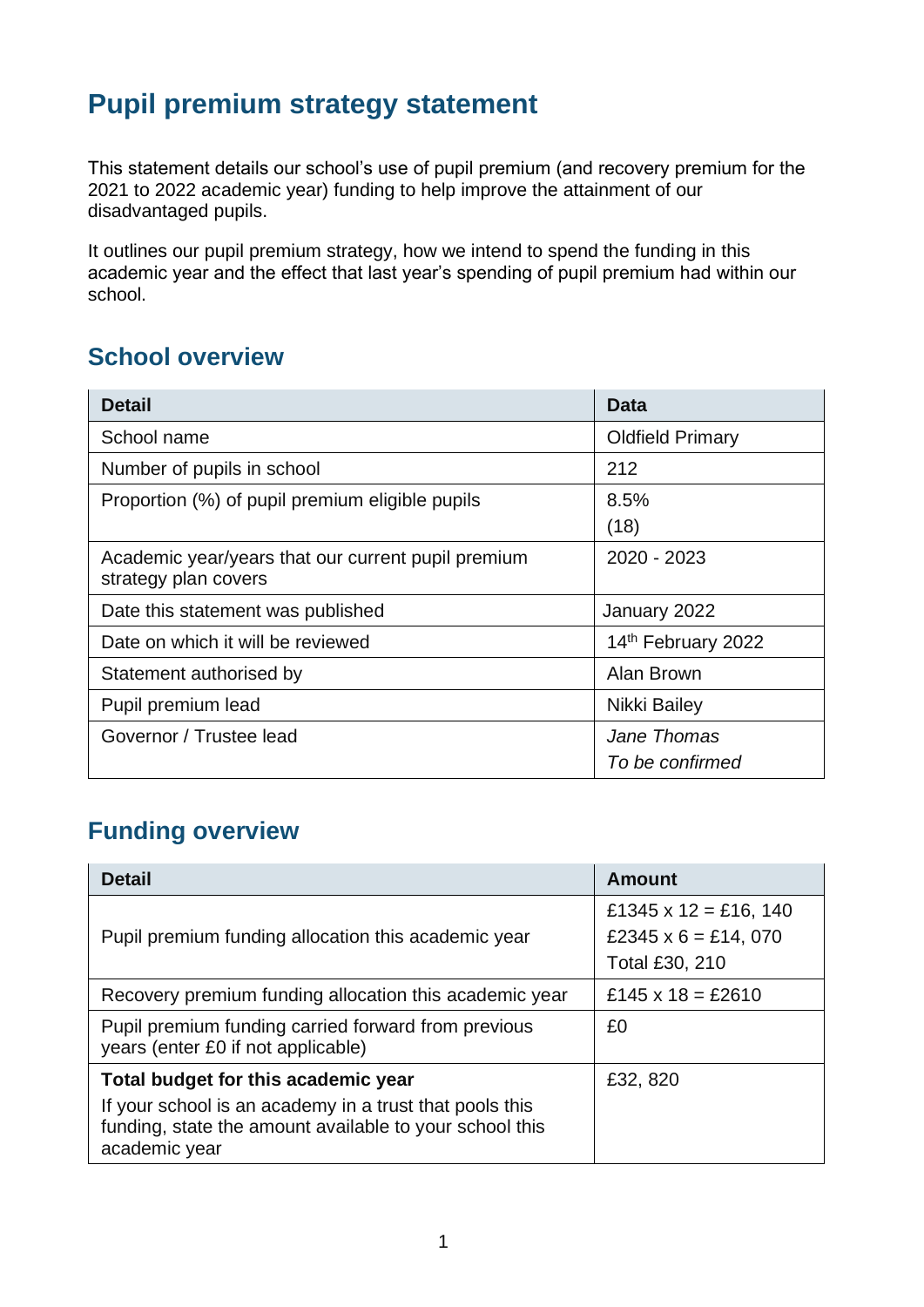# **Part A: Pupil premium strategy plan**

## **Statement of intent**

Our approach for using Pupil Premium and Recovery Premium is based on a tiered approach:

- Investing in high quality teaching
- Targeted academic support
- Wider strategies

As an inclusive mainstream primary school, our intention is to provide a meaningful, motivating and inclusive teaching and learning environment and facilitate children accessing these high quality teaching and learning opportunities.

We strive to raise lifelong aspirations and expectations in our pupils, minimising barriers to learning and achieving. We prioritise children being in school, as children need to be in school in order to access learning and our considered provision. We work closely with our pupils, families and other professionals to address any challenges around attendance, wellbeing and academic learning so that our pupils can be well prepared for their next step in learning and be valuable citizens in the world.

Our pupils are at the heart of all our spending decisions. This Pupil Premium Plan aims to address the specific challenges our disadvantaged and vulnerable pupils face, minimise their barriers to learning and provide them with every opportunity to reach their full potential. We use the EEF (Education Endowment Foundation) guide to support us as we invest our Pupil Premium and Recovery Premium funding. All spending decisions are based on research and practice.

We prioritise supporting our children in being ready to learn, in accessing learning and in making progress from their own starting points, initially in English and maths.

We recognise the importance of pupils having a solid foundation of maths and literacy skills, alongside the importance of them developing an enquiring mind and exploring and discovering their own areas of interest and strength.

Not all pupils who are socially disadvantaged are registered or qualify for free school meals. We allocate our funding to support any pupil, or group of pupils, we identify as being socially disadvantaged or vulnerable.

We have developed a holistic approach to our pupil premium provision. This approach is aligned with our School Development Plan and our Trauma Informed Practice. This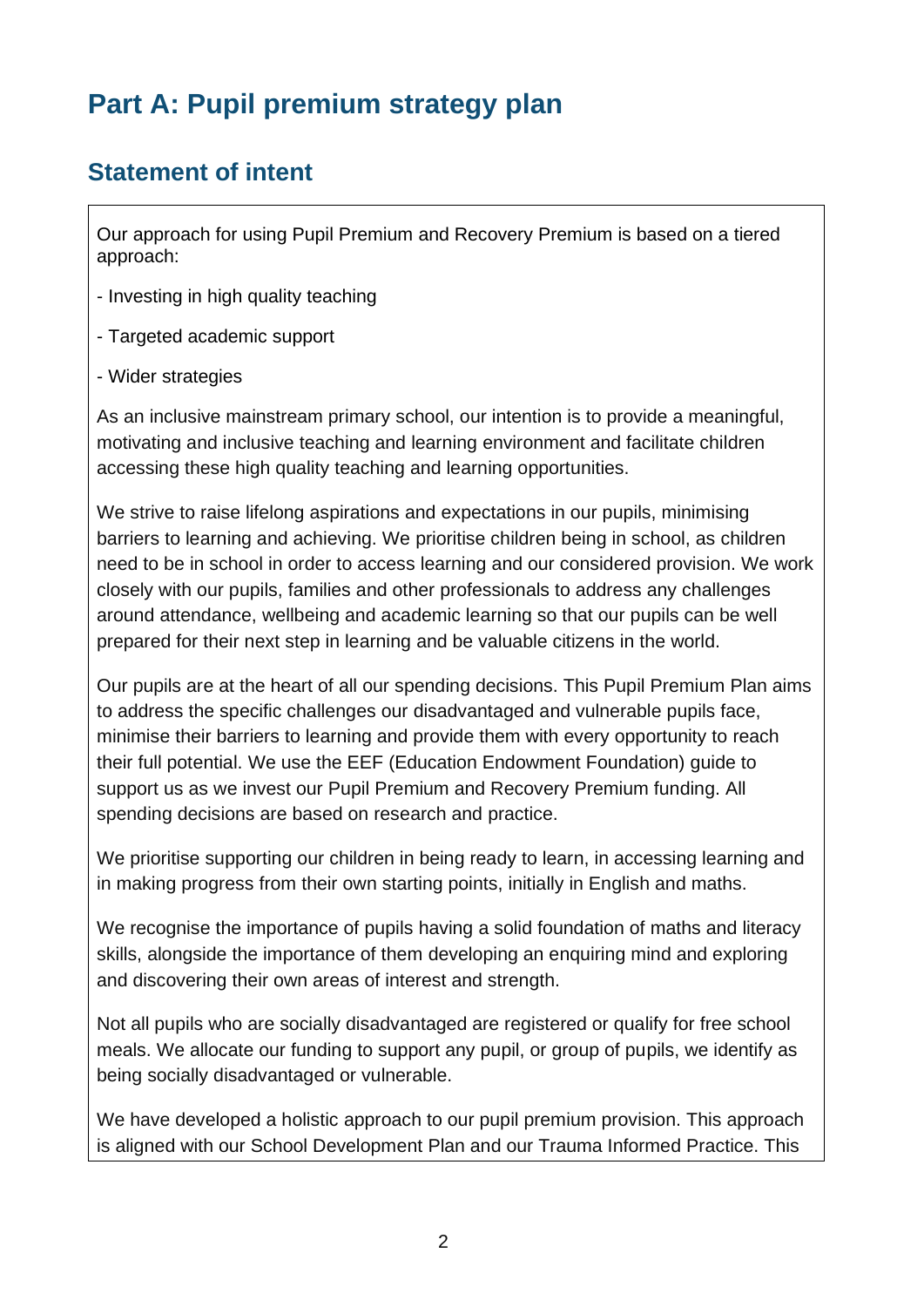is a whole school approach where all staff take responsibility for disadvantaged pupils outcomes and raise expectations of what they can achieve.

Our strategies are based on tried and tested strategies alongside evidence based research. The EEF identifies improving teaching quality and staff subject knowledge as areas that are the most effective in improving outcomes for disadvantaged pupils. In light of this research, we have prioritised staff training in maths and English this academic year, including the leadership of these areas. This is likely to benefit all pupils at Oldfield, including our disadvantaged pupils.

Our ultimate objectives for disadvantaged pupils are that:

They are in school and ready to learn.

They are challenged in the tasks that they are set. They are not left behind socially or academically because of disadvantages.

Their attainment in English and Maths at the end of KS2 is in line with, or better than non-disadvantaged pupils.

They develop fluency and understanding in reading to enable them to access the breadth of the curriculum.

Their needs are identified at the earliest opportunity and timely intervention and support is put in place.

They will have strategies to work through challenges, developing resilience and selfhelp skills.

They access a wide range of opportunities and experiences to develop their knowledge, understanding and appreciation of the world.

They are ready socially, emotionally and academically for their next stage of learning.

The key principles of our strategy link directly to our Core Values:

Cooperation – develop life skills to interact and work effectively with others

Achieve – achieve the best that you can be, working through challenges and developing resilience and self-help skills. Supporting all children in achieving their potential. Developing reading skills to increase their access to the wider curriculum. Prioritising learning in English and maths.

Respect – respect ourselves and everything around us, including our peers, staff, family and friends and the environment around us. Demonstrate this in our presentations and in our interactions.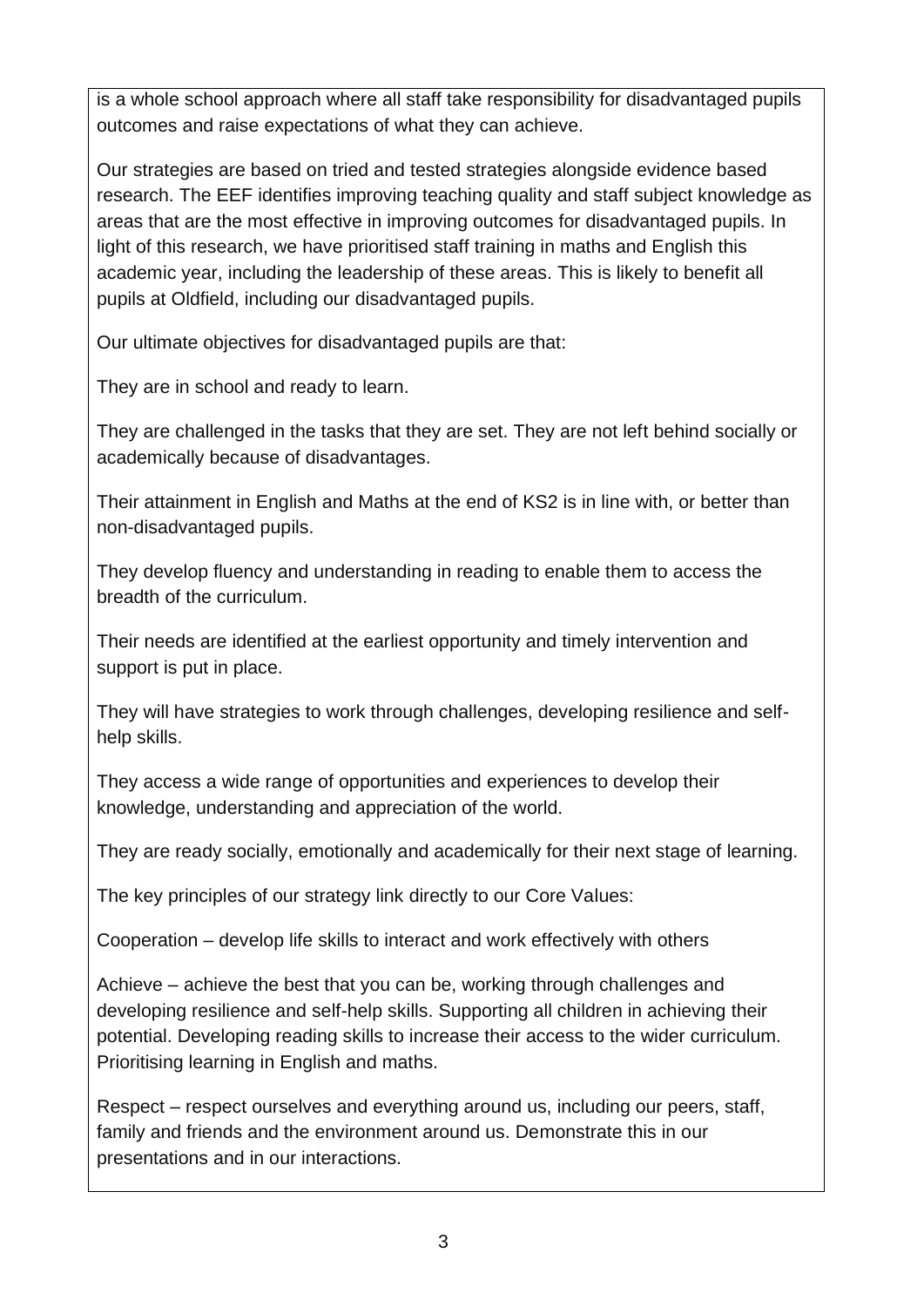Enjoy – develop a love for learning and pleasure from the world around us. Be in a good emotional state, ready to learn and ready to maximise opportunities.

## **Challenges**

This details the key challenges to achievement that we have identified among our disadvantaged pupils.

| <b>Challenge</b><br>number | <b>Detail of challenge</b>                                                                                                                                                                                                                                                                                                                                                                                                                                                                                                                                                                                                                                                                                                                                                                                                                                                                                         |
|----------------------------|--------------------------------------------------------------------------------------------------------------------------------------------------------------------------------------------------------------------------------------------------------------------------------------------------------------------------------------------------------------------------------------------------------------------------------------------------------------------------------------------------------------------------------------------------------------------------------------------------------------------------------------------------------------------------------------------------------------------------------------------------------------------------------------------------------------------------------------------------------------------------------------------------------------------|
| 1                          | <b>Language and listening</b><br>Pupils entering EYFS with language and listening skills below their<br>developmental age and stage. A lack of early language skills within the<br>early years impacts on pupils ability to hear sounds when practising<br>blending and segmenting. This impacts on early reading and fluency.                                                                                                                                                                                                                                                                                                                                                                                                                                                                                                                                                                                     |
| $\overline{2}$             | <b>Gaps in learning</b><br>Gaps in learning due to readiness to learn, attendance and broader<br>factors.<br>Overall, pupils achieve in line with non-disadvantaged pupils, by the end<br>of KS2. The challenge is around pupils working at a greater depth<br>standard.<br>Reading and phonics<br>Pupils vocabulary is limited due to reduced time at early years providers<br>(due to Covid restrictions) and a reduction in societal language, with<br>families spending more time on electronic devices and less time<br>engaged in dialogue with each other. This impacts on their ability to<br>comprehend and read fluently.<br>Pupils not reading regularly at home. Where the reading culture is not<br>evident in the home environment, pupils may not develop a love of<br>reading.<br>Pupils understanding of phonics and how to apply this knowledge into<br>reading, can impact on reading progress. |
| 3                          | <b>Staff training</b><br>Keeping staff up to date with current pedagogy and practice related to<br>maths, English, the wider curriculum and mental health in order for<br>pupils to receive the best quality learning opportunities.                                                                                                                                                                                                                                                                                                                                                                                                                                                                                                                                                                                                                                                                               |
| 4                          | <b>Regulation</b><br>Difficulties with independent self-regulation and managing emotions in<br>an age appropriate manner.                                                                                                                                                                                                                                                                                                                                                                                                                                                                                                                                                                                                                                                                                                                                                                                          |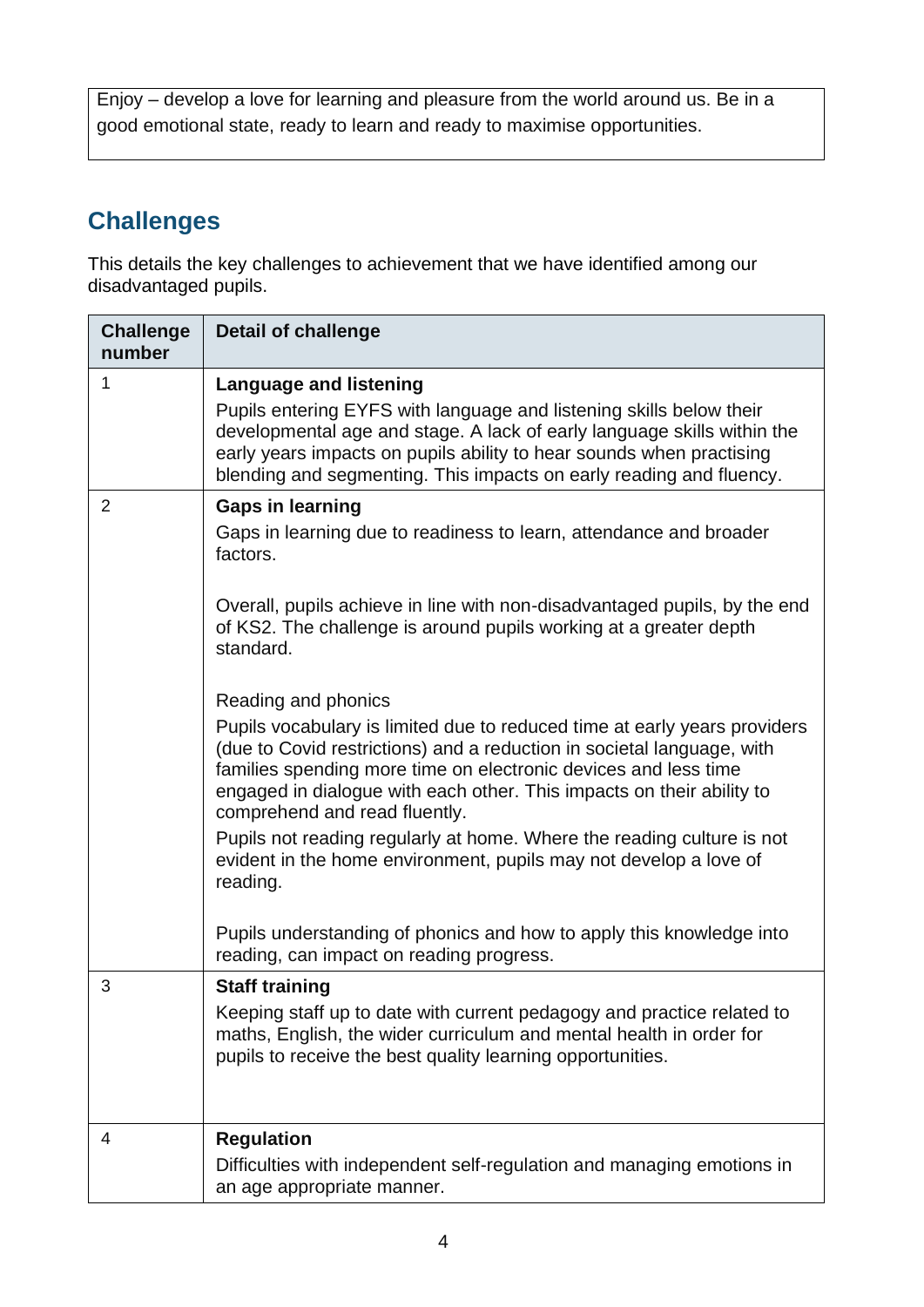| 5 | <b>Attendance</b>                                                                                                                                                                                                                    |
|---|--------------------------------------------------------------------------------------------------------------------------------------------------------------------------------------------------------------------------------------|
|   | Historical, current or family related history of school absence. Anxieties,<br>mental health and wellbeing which impact on attendance. We recognise<br>the importance of pupils being in school to access learning<br>opportunities. |
|   | 64% had less than 97% attendance last academic year – Covid was a<br>significant factor.                                                                                                                                             |
| 6 | <b>Financial hardship</b>                                                                                                                                                                                                            |
|   | Families may struggle to finance wider school opportunities that build<br>cultural capital, support a broader understanding of subject areas and<br>explore new interests.                                                           |

#### **Intended outcomes**

This explains the outcomes we are aiming for **by the end of our current strategy plan**, and how we will measure whether they have been achieved.

| <b>Intended outcome</b>                                                                                 | <b>Success criteria</b>                                                                                                                                                                                                                                                                                                              |  |
|---------------------------------------------------------------------------------------------------------|--------------------------------------------------------------------------------------------------------------------------------------------------------------------------------------------------------------------------------------------------------------------------------------------------------------------------------------|--|
| Improved oral and language skills and<br>1)<br>vocabulary among disadvantaged<br>pupils.                | Assessments and observations indicate<br>improved oral language among<br>disadvantaged pupils.                                                                                                                                                                                                                                       |  |
| 2) All pupils make at least expected<br>progress from their starting points.                            | Increased attainment for disadvantaged<br>children in Reading, Writing and Maths.                                                                                                                                                                                                                                                    |  |
| All pupils, without other complicating<br>factors, are confident readers by the end<br>of KS1.          | In house tracking data indicates that<br>pupils are successfully moving through<br>the book bands and are working on ARE<br>books in preparation for KS2.<br>Progress identified in PM Benchmarking<br>and NARAii reading assessments.<br>To achieve at least average Local<br>Authority expected standard in Phonics<br>Assessment. |  |
| 3) Increase staff subject knowledge<br>around areas of the curriculum and<br>mental health.             | Observations, learning walks, team<br>meetings and staff training indicate staff<br>are confident and competent in their<br>subject knowledge and delivery.                                                                                                                                                                          |  |
| Pupils are able to self-regulate and<br>4)<br>manage emotions age appropriately.                        | Reduction in behaviour related incidents<br>in school.<br>Pupils and staff report pupils are using<br>strategies to support regulation and<br>have an increased understanding of<br>their emotional state.                                                                                                                           |  |
| 5) All pupils will be able to sustain<br>improved attendance, particularly our<br>disadvantaged pupils. | The overall absence rate for all pupils<br>being no more than 3%.<br>Improved absence rates for all pupils.                                                                                                                                                                                                                          |  |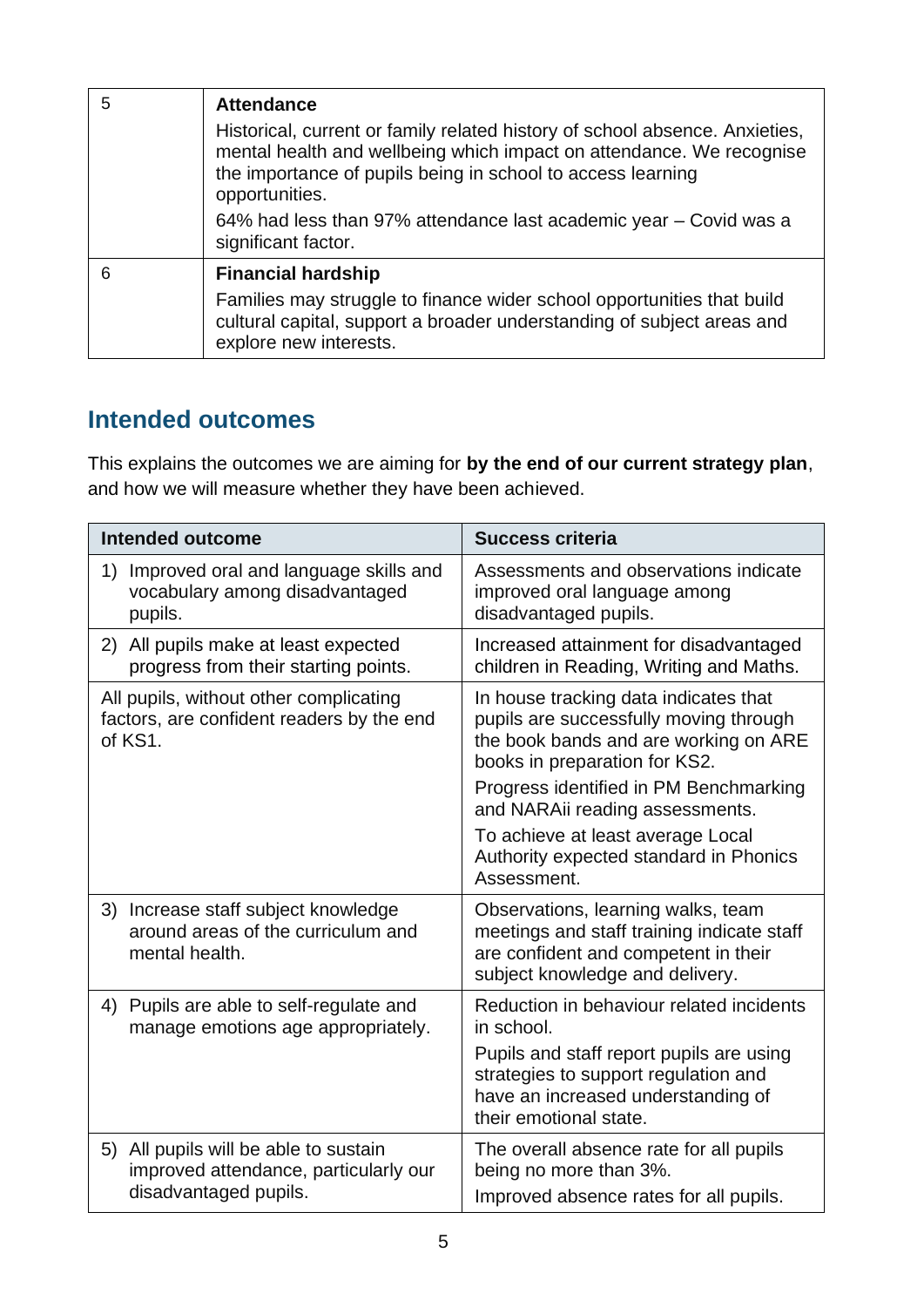| 6) Financial hardship doesn't reduce | All pupils will access learning          |
|--------------------------------------|------------------------------------------|
| pupils' opportunities in school.     | opportunities and experiences in school. |

Activity in this academic year

This details how we intend to spend our pupil premium (and recovery premium funding) **this academic year t**o address the challenges listed above.

Acronyms:

EEF = Education Endowment Fund

- SEL = Social and emotional learning
- CPD = Continual Professional Development

#### **Teaching (for example, CPD, recruitment and retention)**

Budgeted cost: £ 10, 000.00

| <b>Activity</b>                                                                                                                                                                     | Evidence that supports this approach                                                                                                                                                                                                                                                                                                                                                                                                                                     | <b>Challe</b><br>nge<br>numb<br>er(s)<br>addre<br>ssed |
|-------------------------------------------------------------------------------------------------------------------------------------------------------------------------------------|--------------------------------------------------------------------------------------------------------------------------------------------------------------------------------------------------------------------------------------------------------------------------------------------------------------------------------------------------------------------------------------------------------------------------------------------------------------------------|--------------------------------------------------------|
| Training through<br>Literacy Company -<br>curriculum leads and<br>individual staff,<br>disseminating training<br>to staff.                                                          | EEF: Supporting high quality teaching is pivotal in<br>improving children's outcomes. Indeed, research tells us<br>that high quality teaching can narrow the disadvantage<br>gap.<br><b>Effective Professional Development   EEF</b>                                                                                                                                                                                                                                     | 1, 2                                                   |
| Maths No Problem<br>delivered throughout<br>school. Consistent<br>approach to the<br>teaching and delivery<br>of maths.<br>Head (a Maths Hub<br>advocate) delivers<br>CPD to staff. | Gaps in learning<br>The DfE non-statutory guidance has been produced in<br>conjunction with the National Centre for Excellence in<br>the Teaching of Mathematics, drawing on evidence-<br>based approaches:<br>Maths_guidance_KS_1_and_2.pdf<br>(publishing.service.gov.uk)<br>The EEF guidance is based on a range of the best<br>available evidence:<br><b>Improving Mathematics in Key Stages 2 and 3</b><br><b>Improving Mathematics in Key Stages 2 and 3   EEF</b> | $\overline{2}$                                         |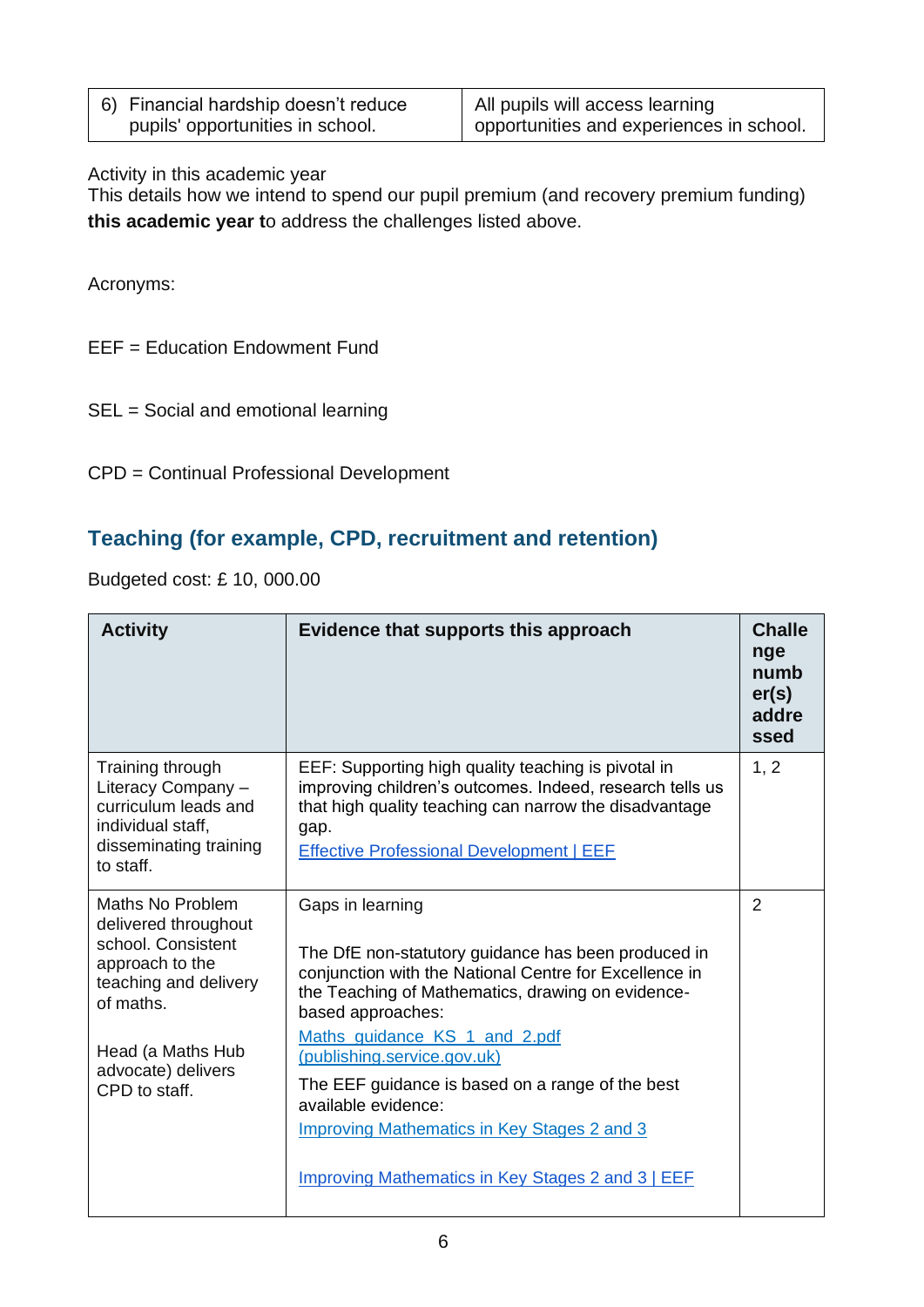|                                                                                                                                 | <b>Guidance Report</b><br>This guidance report focuses on the teaching of mathematics to pupils in Key Stage<br>2 and 3.<br>Version 1.0<br><b>Packfiel 28 service 2017</b><br>It is not intended to provide a comprehensive guide to mathematics teaching. We have<br>made recommendations where there are research findings that schools can use to<br>± Wew Downloads<br>make a significant difference to pupils' learning, and have focused on the questions<br>that appear to be most safient to practitioners. There are aspects of mathematics<br>teaching not covered by this guidance. In these situations, teachers must draw on<br><b>Evidence Review</b><br>their imoviedge of mathematics, professional experience and judgement, and<br>Mathematics in Key Stages 2 and 3<br>assessment of their nunits' knowledge and understanding<br>Parented 15 August 2013<br>The focus is on improving the quality of teaching. Excellent maths teaching requires<br>good content knowledge, but this is not sufficient. Excellent teachers also know the<br><b>School Phase</b><br>ways in which pupils learn mathematics and the difficulties they are likely to<br>encounter, and how mathematics can be most effectively taught.<br><b>Bitman</b><br>This guidance is aimed primarily at subject leaders, headteachers, and other staff with<br>responsibility for leading improvements in mathematics teaching in primary and<br>secondary schools. Classroom teachers and teaching assistants will also find this<br>guidance useful as a resource to aid their day-to-day teaching.<br>MNP uses an evidence based reasoning approach:<br>Mathematical reasoning, which focused on teaching the logical<br>principles of maths in Key Stage 1 and included resources and<br>computer games. In our first trial it had a positive impact on maths<br>outcomes for the pupils involved and teachers found the<br>intervention straightforward to implement. The EEF funded a large |      |
|---------------------------------------------------------------------------------------------------------------------------------|-------------------------------------------------------------------------------------------------------------------------------------------------------------------------------------------------------------------------------------------------------------------------------------------------------------------------------------------------------------------------------------------------------------------------------------------------------------------------------------------------------------------------------------------------------------------------------------------------------------------------------------------------------------------------------------------------------------------------------------------------------------------------------------------------------------------------------------------------------------------------------------------------------------------------------------------------------------------------------------------------------------------------------------------------------------------------------------------------------------------------------------------------------------------------------------------------------------------------------------------------------------------------------------------------------------------------------------------------------------------------------------------------------------------------------------------------------------------------------------------------------------------------------------------------------------------------------------------------------------------------------------------------------------------------------------------------------------------------------------------------------------------------------------------------------------------------------------------------------------------------------------------------------------------------------------------------------------------------------------------|------|
|                                                                                                                                 | trial to test the implementation of the programme at scale, and<br>there was a smaller but still positive impact. Together, these trials<br>provide evidence for the effectiveness of Mathematical Reasoning                                                                                                                                                                                                                                                                                                                                                                                                                                                                                                                                                                                                                                                                                                                                                                                                                                                                                                                                                                                                                                                                                                                                                                                                                                                                                                                                                                                                                                                                                                                                                                                                                                                                                                                                                                              |      |
| <b>MNP</b> and Maths<br>number programme -<br>staff CPD. Teacher<br>release. Purchase of<br>resources. Intervention<br>support. | Gaps in learning<br>Addressing the 5 recommendations in the EEF guidance<br>report on improving maths in Early Years and Key Stage<br>1 and improving maths in Key Stages 2 & 3.<br>https://educationendowmentfoundation.org.uk/guidance-<br>for-teachers/mathematics?utm_source=/guidance-for-<br>teachers/mathematics&utm_medium=search&utm_cam<br>paign=site_search&search_term=maths<br><b>Improving Mathematics in Key Stages 2 and 3   EEF</b><br>High quality, targeted support.<br>Oral language interventions   EEF<br>What is it?<br>Ouillanguage interventions (also known as cracy or speaking an<br>istening interventions) refer to approaches that emphasise th<br>importance of spoken language and verbal interaction in th<br>cisseroon. They include dialogic activities<br>Oral language interventions are based on the loss that<br>comperhension and reading skills benefit from explicit discussion a<br>either content or processes of learning, or both, oral language<br>interventions aim to support learners' use of vocaculary, anticulation<br>of iceas and spoken expression<br>Dat language approaches might include:<br>thegeted reading abud and book discussion with young children<br>eiglicity edencing pupils' socker vocabulary.<br>the use of structured questioning to develop reading<br><b>ROVERN</b><br>$\Box$ $\beta$ -galaxiesseds                                                                                                                                                                                                                                                                                                                                                                                                                                                                                                                                                                                                          | 2, 3 |
| Purchase a DfE                                                                                                                  | Gaps in learning                                                                                                                                                                                                                                                                                                                                                                                                                                                                                                                                                                                                                                                                                                                                                                                                                                                                                                                                                                                                                                                                                                                                                                                                                                                                                                                                                                                                                                                                                                                                                                                                                                                                                                                                                                                                                                                                                                                                                                          | 1, 2 |
| validated Systematic<br><b>Synthetic Phonics</b><br>programme.                                                                  | Phonics approaches have a strong evidence base that<br>indicates a positive impact on the accuracy of word<br>reading, particularly for disadvantaged pupils.<br>https://educationendowmentfoundation.org.uk/education<br>-evidence/teaching-learning-<br>toolkit/phonics?utm_source=/education-<br>evidence/teaching-learning-<br>toolkit/phonics&utm_medium=search&utm_campaign=si<br>te search&search term=phonics                                                                                                                                                                                                                                                                                                                                                                                                                                                                                                                                                                                                                                                                                                                                                                                                                                                                                                                                                                                                                                                                                                                                                                                                                                                                                                                                                                                                                                                                                                                                                                     |      |
| Purchase of                                                                                                                     | Gaps in learning and staff training                                                                                                                                                                                                                                                                                                                                                                                                                                                                                                                                                                                                                                                                                                                                                                                                                                                                                                                                                                                                                                                                                                                                                                                                                                                                                                                                                                                                                                                                                                                                                                                                                                                                                                                                                                                                                                                                                                                                                       | 2, 3 |
| assessment tools and<br>training for staff to                                                                                   |                                                                                                                                                                                                                                                                                                                                                                                                                                                                                                                                                                                                                                                                                                                                                                                                                                                                                                                                                                                                                                                                                                                                                                                                                                                                                                                                                                                                                                                                                                                                                                                                                                                                                                                                                                                                                                                                                                                                                                                           |      |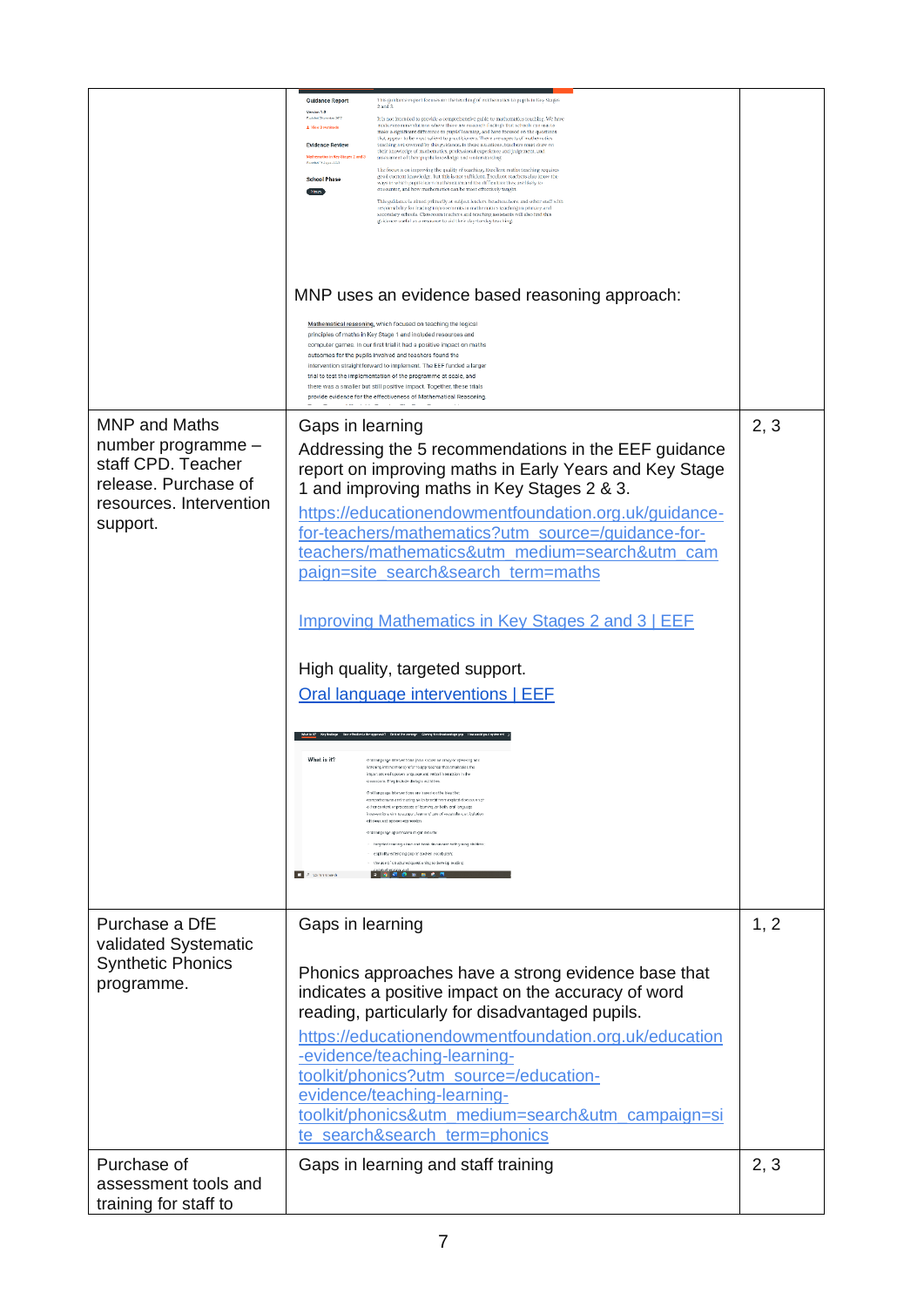| ensure assessments<br>are interpreted and<br>administered<br>accurately.   | Standardised tests can provide reliable insights into the<br>specific strengths and areas to develop for pupils, to<br>enable targeted intervention and / or teacher instruction<br>to take place.                                                                                                                                                                                                                                                                                                                                                                                                                                                                                                                                                                                 |                |
|----------------------------------------------------------------------------|------------------------------------------------------------------------------------------------------------------------------------------------------------------------------------------------------------------------------------------------------------------------------------------------------------------------------------------------------------------------------------------------------------------------------------------------------------------------------------------------------------------------------------------------------------------------------------------------------------------------------------------------------------------------------------------------------------------------------------------------------------------------------------|----------------|
| Wellcomm (Speech<br>and Language                                           | The ongoing rigorous evaluation of pupils' attainment,<br>barriers to learning and needs is essential.                                                                                                                                                                                                                                                                                                                                                                                                                                                                                                                                                                                                                                                                             |                |
| assessment) training                                                       | https://educationendowmentfoundation.org.uk/guidance-<br>for-teachers/using-pupil-<br>premium?utm_source=/guidance-for-teachers/using-<br>pupil-<br>premium&utm_medium=search&utm_campaign=site_se<br>archh&search term                                                                                                                                                                                                                                                                                                                                                                                                                                                                                                                                                            |                |
| Subject leader CPD                                                         | Staff training                                                                                                                                                                                                                                                                                                                                                                                                                                                                                                                                                                                                                                                                                                                                                                     | $\overline{2}$ |
|                                                                            | High quality teaching improves pupil outcomes. Effective<br>professional development is a crucial too to enhancing<br>children's outcomes in the classroom:<br><b>Effective Professional Development   EEF</b>                                                                                                                                                                                                                                                                                                                                                                                                                                                                                                                                                                     |                |
|                                                                            | When designing<br>and selecting<br>professional cercic privaril offers a enterial tool to develop teach in<br>and selecting<br>professional<br>development, focus = native defensation do to maxis texts on:<br>To account planning exists disclose and the solar<br>PE is designed, in perticular, these who design and pelectiffs<br>foreforment. They are observed a, can be replicated, and could not<br>allentinsk in FC are effective Considy they are<br>upported by cylcente from research on human behaviour-they<br>and monotabound wat in column part<br>benfracerien addersining da bering as<br>ieting, providing foedback, and action planning.<br>se who solder. PD should look for mechanisms in prospectiv-<br>capamino, those who design PO dends include method |                |
|                                                                            | E 2 Savonno                                                                                                                                                                                                                                                                                                                                                                                                                                                                                                                                                                                                                                                                                                                                                                        |                |
| My Happy Mind<br>CPD for staff and<br>delivery across the<br>whole school. | Regulation<br>EEF SEL. Improvements are more likely when SEL<br>approaches are supported by appropriate training for<br>staff.                                                                                                                                                                                                                                                                                                                                                                                                                                                                                                                                                                                                                                                     | 4, 5           |
|                                                                            | Social and emotional learning   EEF<br>There is extensive evidence associating childhood<br>social and emotional skills with improved outcomes at<br>school and in later life (e.g., improved academic<br>performance, attitudes, behaviour and relationships with<br>peers):<br>EEF_Social_and_Emotional_Learning.pdf(educationend<br>owmentfoundation.org.uk)                                                                                                                                                                                                                                                                                                                                                                                                                    |                |
|                                                                            |                                                                                                                                                                                                                                                                                                                                                                                                                                                                                                                                                                                                                                                                                                                                                                                    |                |
|                                                                            | The teaching of SEL should be explicit:<br>3. Wider strategies   EEF                                                                                                                                                                                                                                                                                                                                                                                                                                                                                                                                                                                                                                                                                                               |                |
|                                                                            |                                                                                                                                                                                                                                                                                                                                                                                                                                                                                                                                                                                                                                                                                                                                                                                    |                |

## **Targeted academic support (for example, tutoring, one-to-one support structured interventions)**

Budgeted cost: £ 10, 000.00

| <b>Activity</b> | Evidence that supports this approach | <b>Challen</b><br>ge<br>number |
|-----------------|--------------------------------------|--------------------------------|
|                 |                                      | (S)                            |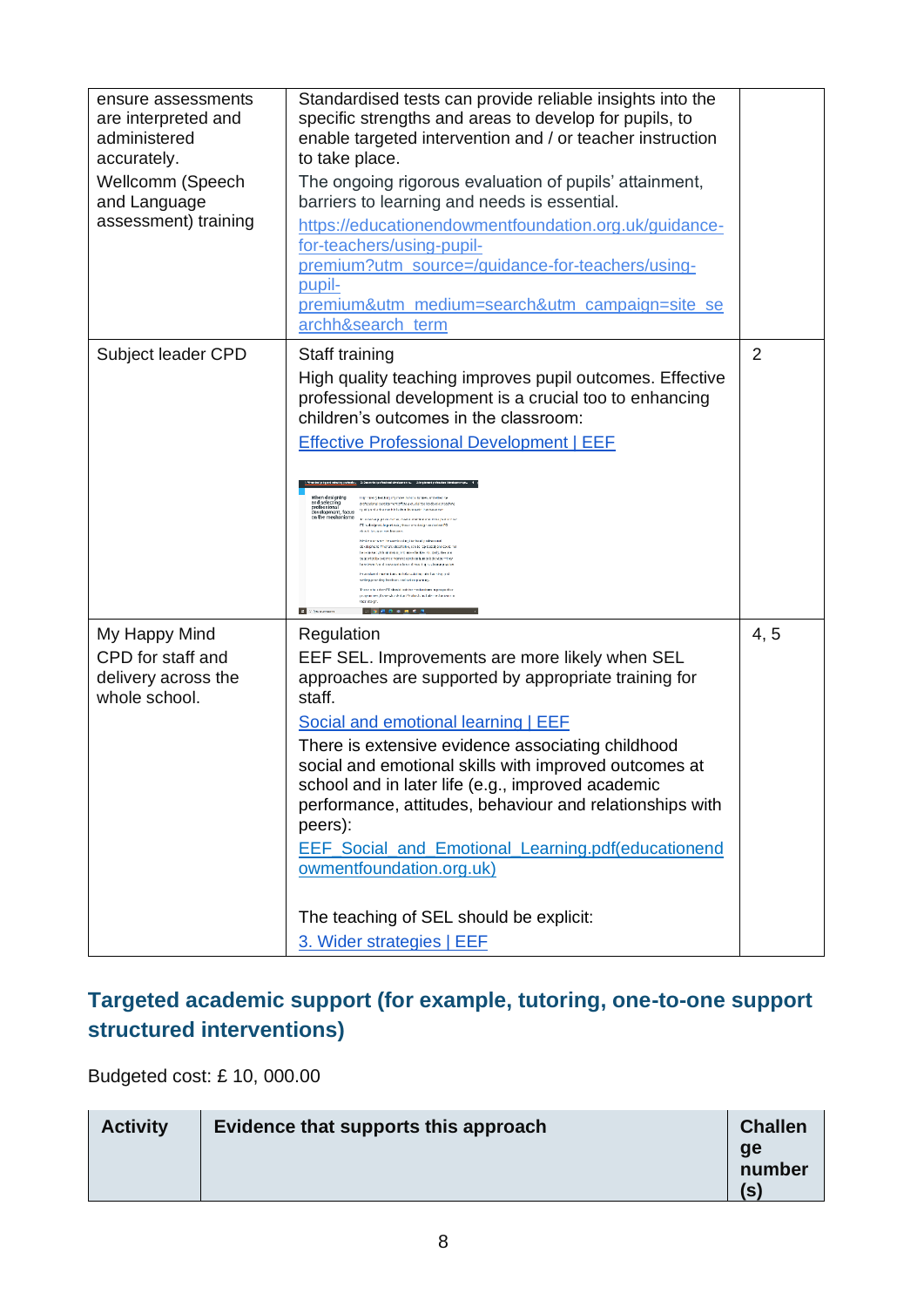|                                                                                                                                     |                                                                                                                                                                                                                                                                                                                                                                                                                                                                                                                                                                                                                                                                                                                                                                                                                                                                                                                                                                                                                                                                                                                                                                                                                                                                                                                                                                                                                                               | address<br>ed  |
|-------------------------------------------------------------------------------------------------------------------------------------|-----------------------------------------------------------------------------------------------------------------------------------------------------------------------------------------------------------------------------------------------------------------------------------------------------------------------------------------------------------------------------------------------------------------------------------------------------------------------------------------------------------------------------------------------------------------------------------------------------------------------------------------------------------------------------------------------------------------------------------------------------------------------------------------------------------------------------------------------------------------------------------------------------------------------------------------------------------------------------------------------------------------------------------------------------------------------------------------------------------------------------------------------------------------------------------------------------------------------------------------------------------------------------------------------------------------------------------------------------------------------------------------------------------------------------------------------|----------------|
| Small<br>group and<br>1:1 reading<br>support.<br>Developme<br>nt of<br>technical<br>reading<br>and<br>reading<br>understand<br>ing. | Language and listening<br>Oral language interventions, including high-quality classroom<br>discussion, are inexpensive to implement with high impacts on<br>reading:<br><b>Oral language interventions   Toolkit Strand   Education</b><br><b>Endowment Foundation   EEF</b><br>Oral language interventions   EEF<br>unio the approach? Entred the severage - Closing the disease straight pain-<br>What is it?<br>to annual sitema con contactor and couple room<br>Ligency, a evening since is accurated interest<br>importance of known aroundedness vecanities to the<br>faceous to the pint be data positions<br>Our permane interventions are treasured the design<br>in extracting stricter at them anticiation<br>when content or processes of teamers, or outs, and hanguage<br>chemistrix anticompution hed send scalcley, a contra<br>those and sedemon exists.<br>largeted reading cloud and beek discuss on with young shilt me<br>equilibries or the gasolic spuller sessionary.<br>the use of structures quest or the to develop reaching<br><b>BROSHAM</b><br>2 Averages (                                                                                                                                                                                                                                                                                                                                                    | 1, 2           |
| Adult<br>supporting<br>pupils'<br>access to<br>in-class<br>maths, in<br>small<br>groups for<br>maths and<br>English.                | Using TAs to add value to what teachers do:<br>https://educationendowmentfoundation.org.uk/education-<br>evidence/guidance-reports/teaching-<br>assistants?utm_source=/education-evidence/guidance-<br>reports/teaching-<br>assistants&utm_medium=search&utm_campaign=site_search&se<br>arch term=english<br>Download the guidance report and poste<br>ion 2 Provide practical strategies to support<br>learning at home<br>For young children, promoting shared book reading should be<br>a central component of any parental engagement approach. Home<br>learning activities such as practising letters and numbers, are also<br>linked to improved outcomes. Tips, support, and resources can<br>make home activities more effective, for example, where they<br>prompt longer and more frequent conversations during book<br>reading<br>Book-gifting alone is unlikely to be effective, but carefully selected<br>books plus advice and support can be beneficial for supporting<br>reading<br>Support parents to create a regular routine and encourage good<br>homework habits, but be cautious about promoting direct parental<br>assistance with homework (particularly for older children). Parents<br>can support their children by encouraging them to set goals, plan<br>and manage their time and emotions. This type of support can help<br>children to regulate their own learning, and will often be more<br><b>HOECOMSN</b> | 2, 3           |
| Targeted<br>English<br>intervention<br>s (when<br>staff return<br>from<br>maternity<br>leave)                                       | Trained teacher working with low attaining pupils:<br>https://educationendowmentfoundation.org.uk/education-<br>evidence/guidance-reports/teaching-<br>assistants?utm_source=/education-evidence/guidance-<br>reports/teaching-<br>assistants&utm_medium=search&utm_campaign=site_search&se<br>arch term=english                                                                                                                                                                                                                                                                                                                                                                                                                                                                                                                                                                                                                                                                                                                                                                                                                                                                                                                                                                                                                                                                                                                              | $\overline{2}$ |
| Precision<br>teaching                                                                                                               | TAs delivering high quality one-to-one and small group support<br>using structured interventions.<br>https://educationendowmentfoundation.org.uk/education-<br>evidence/guidance-reports/teaching-<br>assistants?utm_source=/education-evidence/guidance-                                                                                                                                                                                                                                                                                                                                                                                                                                                                                                                                                                                                                                                                                                                                                                                                                                                                                                                                                                                                                                                                                                                                                                                     | 2              |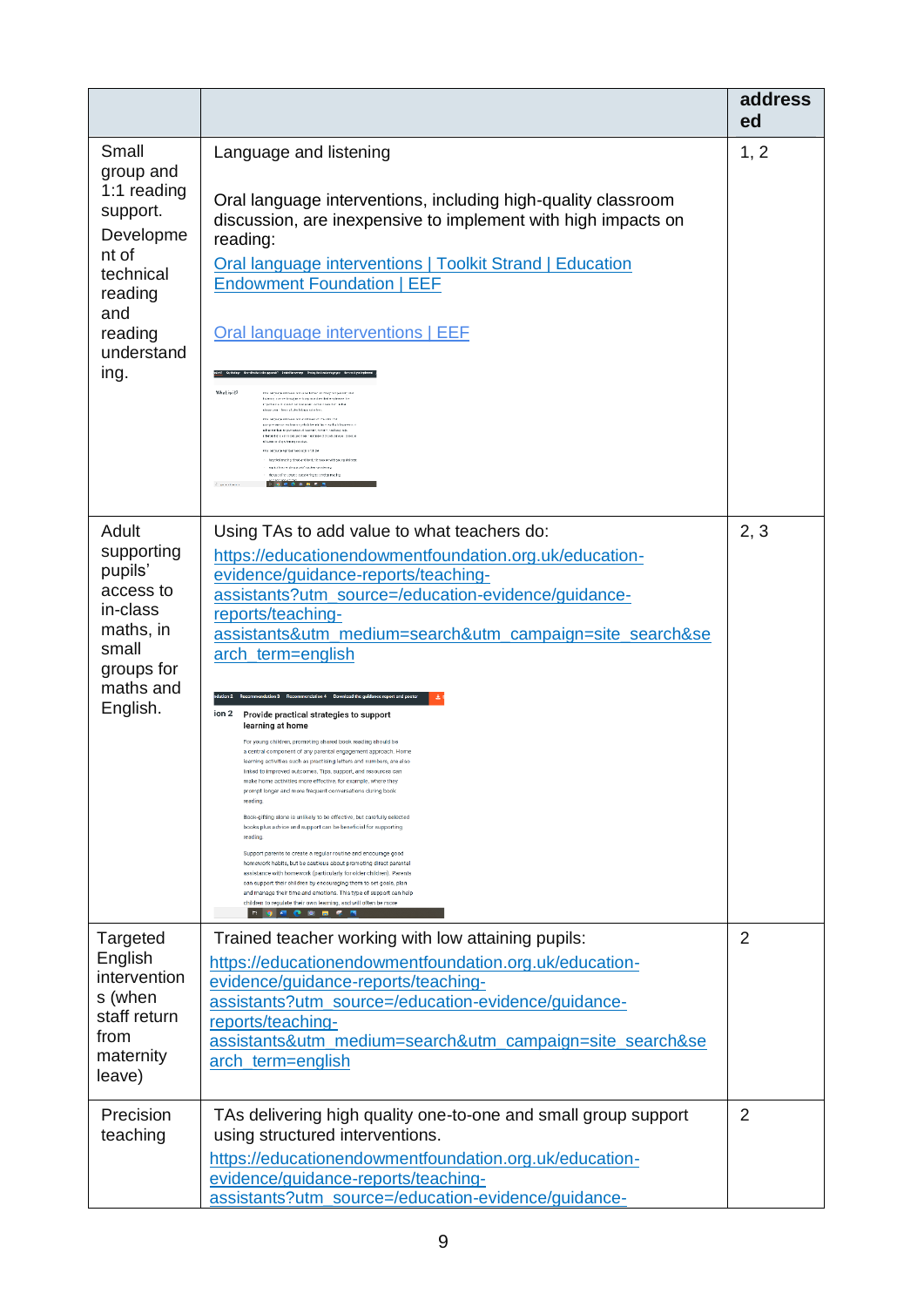

#### **Wider strategies (for example, related to attendance, behaviour, wellbeing)**

#### Budgeted cost: £12, 000.00

| <b>Activity</b>                                                                     | Evidence that supports this approach            | <b>Challen</b><br>ge<br>number(<br>s)<br>address<br>ed |
|-------------------------------------------------------------------------------------|-------------------------------------------------|--------------------------------------------------------|
| $ELSA -$<br>Emotional<br>Literacy<br>Support<br>Assistant<br>delivering<br>targeted | EFF SEL:<br>Social and emotional learning   EEF | 4, 5, 1, 2                                             |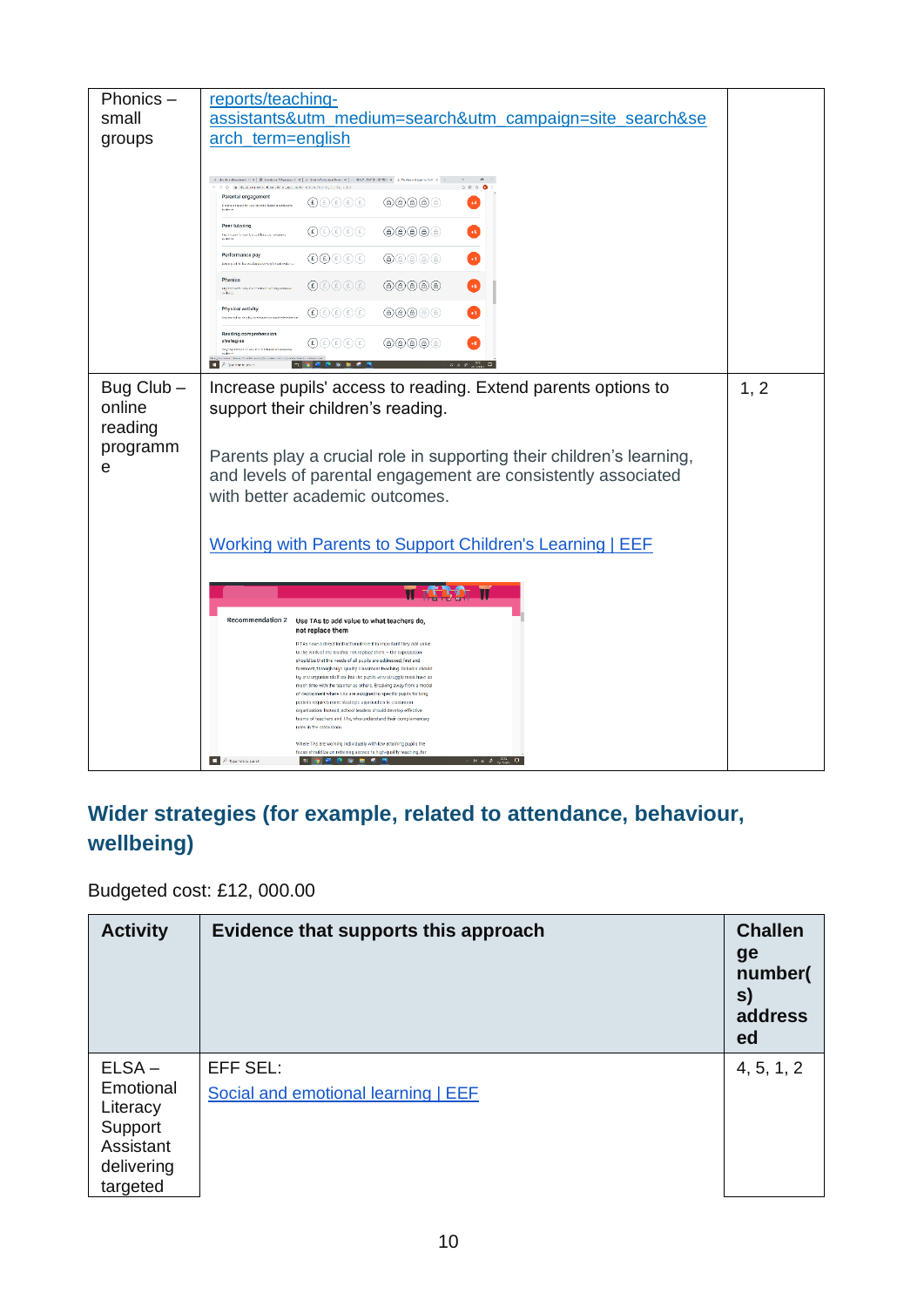| interventio                                               | Northy and Earthy Section (1980) 4<br>> @ a educationandownertfoundation.org/lifeducation-enderecitesching-learning<br>Mentoring                                                                                                                                                                                                                   |         |  |  |  |
|-----------------------------------------------------------|----------------------------------------------------------------------------------------------------------------------------------------------------------------------------------------------------------------------------------------------------------------------------------------------------------------------------------------------------|---------|--|--|--|
| ns                                                        | $\circledcirc\circledcirc\circledcirc$<br>$\mathfrak{g}_\mathfrak{b}(\mathfrak{g})(\mathfrak{g})(\mathfrak{g})(\mathfrak{g})$<br>$+2$<br>Low impact for moderate cost based on moderate<br>avidence                                                                                                                                                |         |  |  |  |
| Passion for<br>$learning -$                               | Metacognition and self-<br>regulation<br>$\bigoplus$ (i) $\bigoplus$ (i) $\bigoplus$<br>$\circledcirc\circledcirc\circ$<br>$+7$<br>Very high impact for very lew cost based on extensive<br>exclence                                                                                                                                               | 5, 4, 2 |  |  |  |
| nurturing<br>and                                          | One to one tuition<br>$\bigcirc$ $\bigcirc$ $\bigcirc$ $\bigcirc$ $\bigcirc$<br>$\circledcirc\circledcirc\circledcirc$<br>$+5$<br>High impact for moderate cost based on intriestal                                                                                                                                                                |         |  |  |  |
| reading                                                   | Oral language interventions<br>$\bigcirc$ $\bigcirc$ $\bigcirc$ $\bigcirc$ $\bigcirc$<br>$\circledcirc \circledcirc \circledcirc$<br>$+6$<br>Very high impact for wey have continueed on sector wit                                                                                                                                                |         |  |  |  |
| <b>Resources</b><br>including                             | Outdoor adventure learning<br>$\bigoplus \bigoplus \bigoplus \bigoplus \bigoplus$<br>෧෧෧෧෧<br>Unclear impact for mediatete cost based on thsufficient                                                                                                                                                                                              | 4       |  |  |  |
| self help                                                 | Parental engagement<br>$\bigcirc$ $\bigcirc$ $\bigcirc$ $\bigcirc$ $\bigcirc$<br>@@@@@<br>A Type here to search                                                                                                                                                                                                                                    |         |  |  |  |
| books for<br>children                                     |                                                                                                                                                                                                                                                                                                                                                    |         |  |  |  |
| My Happy<br>$Mind -$<br>mental<br>health<br>programm<br>е |                                                                                                                                                                                                                                                                                                                                                    | 4, 3, 5 |  |  |  |
| Forest<br><b>Schools</b>                                  | EEF: The overall impact of enrichment activities on academic<br>achievement tends to be positive but small. Of course the<br>activities may have intrinsic or other related benefits. There is<br>moderate evidence that outdoor adventure learning can have a<br>positive impact on attainment.<br>Life skills and enrichment   EEF               | 5, 4, 1 |  |  |  |
| Contributin                                               |                                                                                                                                                                                                                                                                                                                                                    |         |  |  |  |
| g towards<br>educationa<br>I visits and<br>experience     | EEF: We think all children, including those from disadvantaged<br>6, 5<br>backgrounds, deserve a well-rounded, culturally rich, education.<br>Life skills and enrichment   EEF                                                                                                                                                                     |         |  |  |  |
| s                                                         | Practical strategies to support learning at home:                                                                                                                                                                                                                                                                                                  |         |  |  |  |
|                                                           | https://educationendowmentfoundation.org.uk/education-<br>evidence/guidance-reports/supporting-<br>parents?utm_source=/education-evidence/guidance-<br>reports/supporting-<br>parents&utm_medium=search&utm_campaign=site_search&sear<br><u>ch_term=pover</u>                                                                                      |         |  |  |  |
|                                                           |                                                                                                                                                                                                                                                                                                                                                    |         |  |  |  |
|                                                           |                                                                                                                                                                                                                                                                                                                                                    |         |  |  |  |
|                                                           |                                                                                                                                                                                                                                                                                                                                                    |         |  |  |  |
|                                                           |                                                                                                                                                                                                                                                                                                                                                    |         |  |  |  |
|                                                           | Recommendation 2 Provide practical strategies to support<br>learning at home<br>For young children, grounding shared book reading the life be-<br>a contrat component of any perchilal origagement approach. Home<br>learning echilities with as aractising effect and numbers, are also                                                           |         |  |  |  |
|                                                           | fried to improved outcomes. This, support, and reasoness can<br>make home aptikities more effective, for example, where they<br>prompt langer and more frequent conversations during book<br>rezeine.<br>Book-gifting alone is unlikely to be effective, out canchally acleated                                                                    |         |  |  |  |
|                                                           | books plut advice and suggest can be beneficial for supporting<br>maring<br>Support parents to create a regular routine and encourage good                                                                                                                                                                                                         |         |  |  |  |
|                                                           | homework babits, but be cautious about prompting direct perenal<br>assistence with homework (particularly for clder children). Parents<br>can support their children by encouraging them to set goals, plan<br>and manage their time and emations. This type of support can help<br>objetive formulate their cost loanting, and will often be more |         |  |  |  |
| Coaching                                                  | <b>SPECKERS</b><br>Diffuse between commer-<br>EEF SEL Social and emotional learning   EEF                                                                                                                                                                                                                                                          | 4, 5, 6 |  |  |  |
| and                                                       | Social and emotional learning approaches have a positive impact,                                                                                                                                                                                                                                                                                   |         |  |  |  |
| motivation<br>al                                          | on average, of 4 months' additional progress in academic                                                                                                                                                                                                                                                                                           |         |  |  |  |
| interviewin                                               | outcomes over the course of an academic year.                                                                                                                                                                                                                                                                                                      |         |  |  |  |
| g approach                                                |                                                                                                                                                                                                                                                                                                                                                    |         |  |  |  |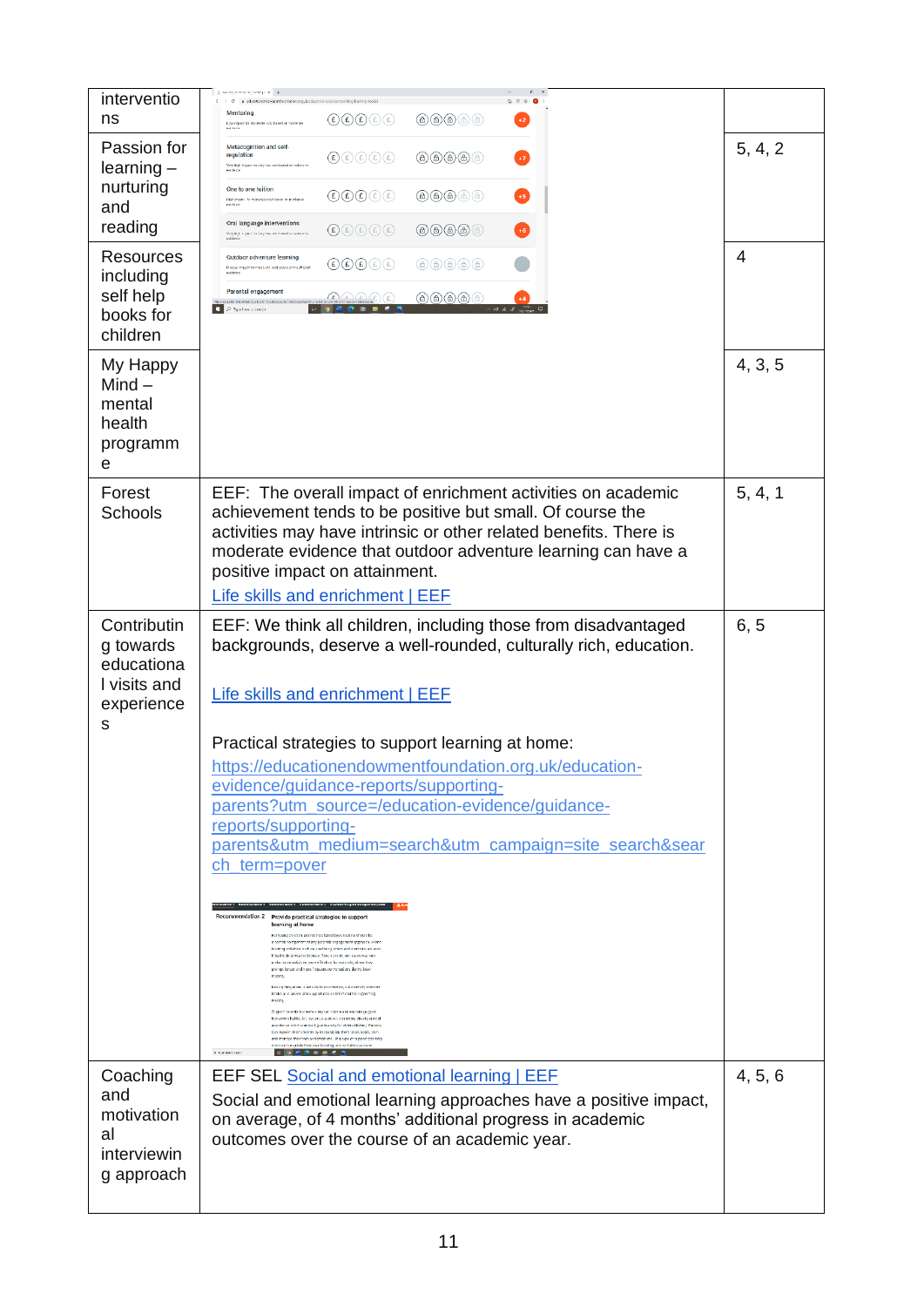| Connectio<br>n time with<br>trusted<br>adults.<br>Preparing<br>children for<br>learning. | @@@@@@@<br>©®®©©<br>tor control publications of the set<br>Meteorophism and self-<br>@@@@@<br>regulation<br>@@@@@                                                                                                                                                                                                                                                                                                                                                                                                          |      |
|------------------------------------------------------------------------------------------|----------------------------------------------------------------------------------------------------------------------------------------------------------------------------------------------------------------------------------------------------------------------------------------------------------------------------------------------------------------------------------------------------------------------------------------------------------------------------------------------------------------------------|------|
| Snack<br>provision                                                                       |                                                                                                                                                                                                                                                                                                                                                                                                                                                                                                                            |      |
| Wellbeing<br>checks,<br>Meet and<br>Greets,<br>Daily<br>personalis<br>ed<br>welcomes     | Pupils need to be in school to be accessing the provision outlined<br>in this document.<br>EEF Rapid evidence assessment on attendance<br>interventions for school aged pupils documents reports:<br>small improvements in attendance can lead to meaningful<br>impacts on academic attainment across all stages as well as<br>anti-social characteristics, delinquent activity and negative<br>behavioural outcomes.<br>https://d2tic4wvo1iusb.cloudfront.net/documents/projects/Attendan<br>ce-REA-protocol-21092021.pdf | 5, 6 |

## **Total budgeted cost: £** 32, 000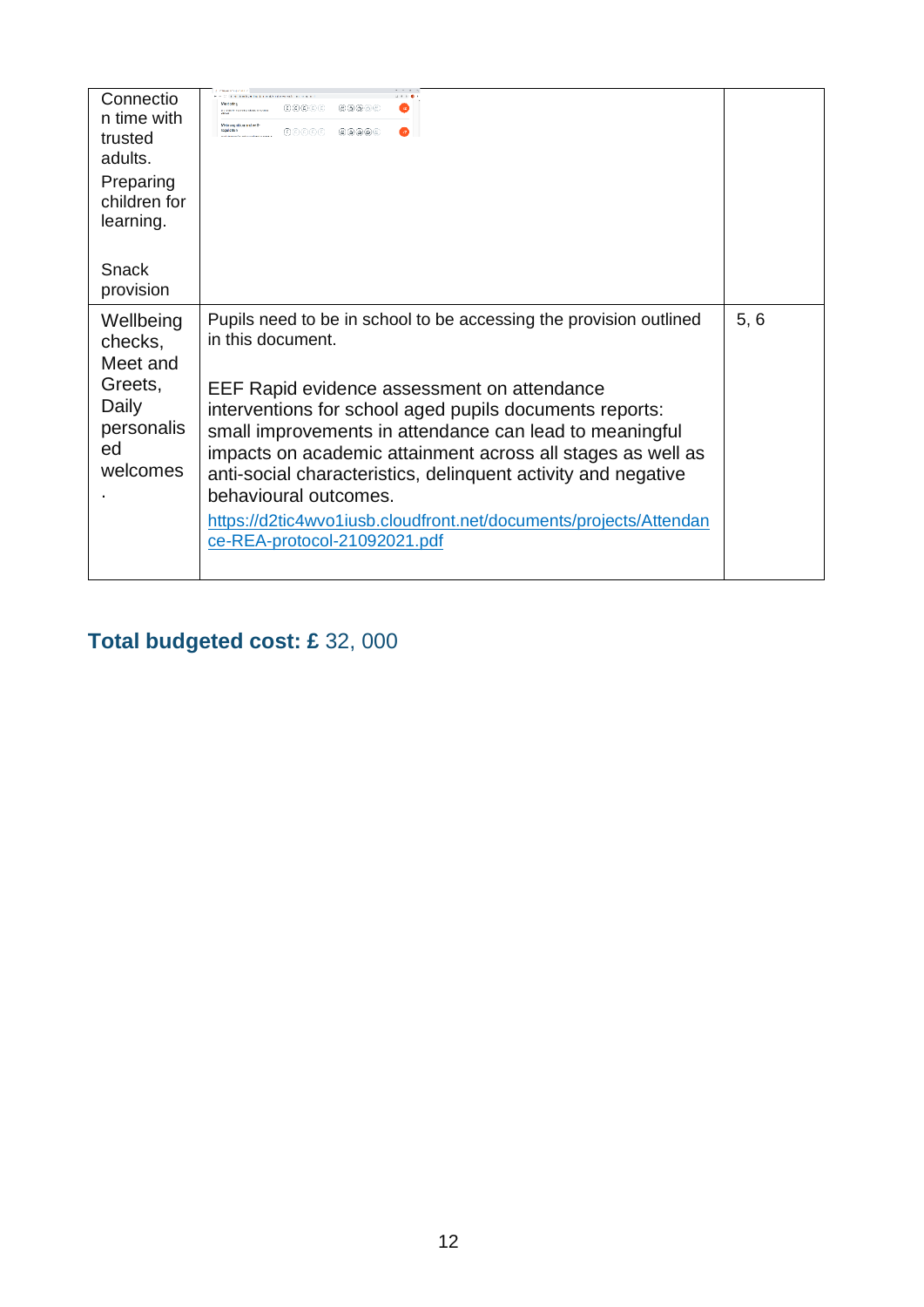## **Part B: Review of outcomes in the previous academic year**

### **Pupil premium strategy outcomes**

This details the impact that our pupil premium activity had on pupils in the 2020 to 2021 academic year.

Improve standards in reading – bank of reading resources in place which link directly with our phonics teaching programme. Bug Club enabled families to access a broader range of reading text for their children during lockdown, which were pitched to meet the needs of the children.

Improve standards in maths – In our third year of the MNP programme, we are now on the embedding phase. Staff have accessed continual CPD to support their delivery of MNP. Pupils are becoming increasingly independent in accessing the structure and format of lessons, developing their thinking and reasoning skills and applying their learning to scenarios. Staff are reporting evidence of increased resilience in pupils to work through challenges and new areas of learning. Since children have been in school for a more extended period of time, post the second Lockdown, the consistency of the concrete, pictorial and abstract approach is deepening pupils' understanding of maths. Insights were used to track progress and identify areas pupils were secure in and any misconceptions, these have been used to inform next steps. A TA is now trained in supporting the delivery and implementation of MNP intervention and is delivering this in KS1. As a school we are all (staff and pupils) more established in the MNP approach.

Improve standards in writing by working with the Literacy Company – staff have engaged in relevant training and moderation. Through learning walks, staff meetings, Key Stage meetings, moderation internally and externally, staff have demonstrated appropriate challenges for our pupils in writing. Post the second Lockdown there has been a focus on increasing pupil's stamina for writing. Stamina for extended pieces of writing is increasing throughout school.

Prioritise mental health – positive feedback from the majority of parents around the support in place for children's transition back to school following Lockdowns. Bespoke transition packages were put in place to meet the individual needs of the children and of their families. Parents accessed support online and attended workshops. A flexible approach to the school day enabled children to establish calmer, positive routines during this transition. Pupils and parents reported personal greetings to welcome all children into school increased families sense of belonging.

Pupils, parents and staff report Forest Schools sessions have increased pupil's enjoyment of school, their motivation for attending, their engagement in learning, their regulation and their awareness of their senses, their self esteem and broadened their nterests.

Smaller class sizes for PE enabled children to access targeted academic intervention based on misconceptions and gaps in learning, during their transition back to school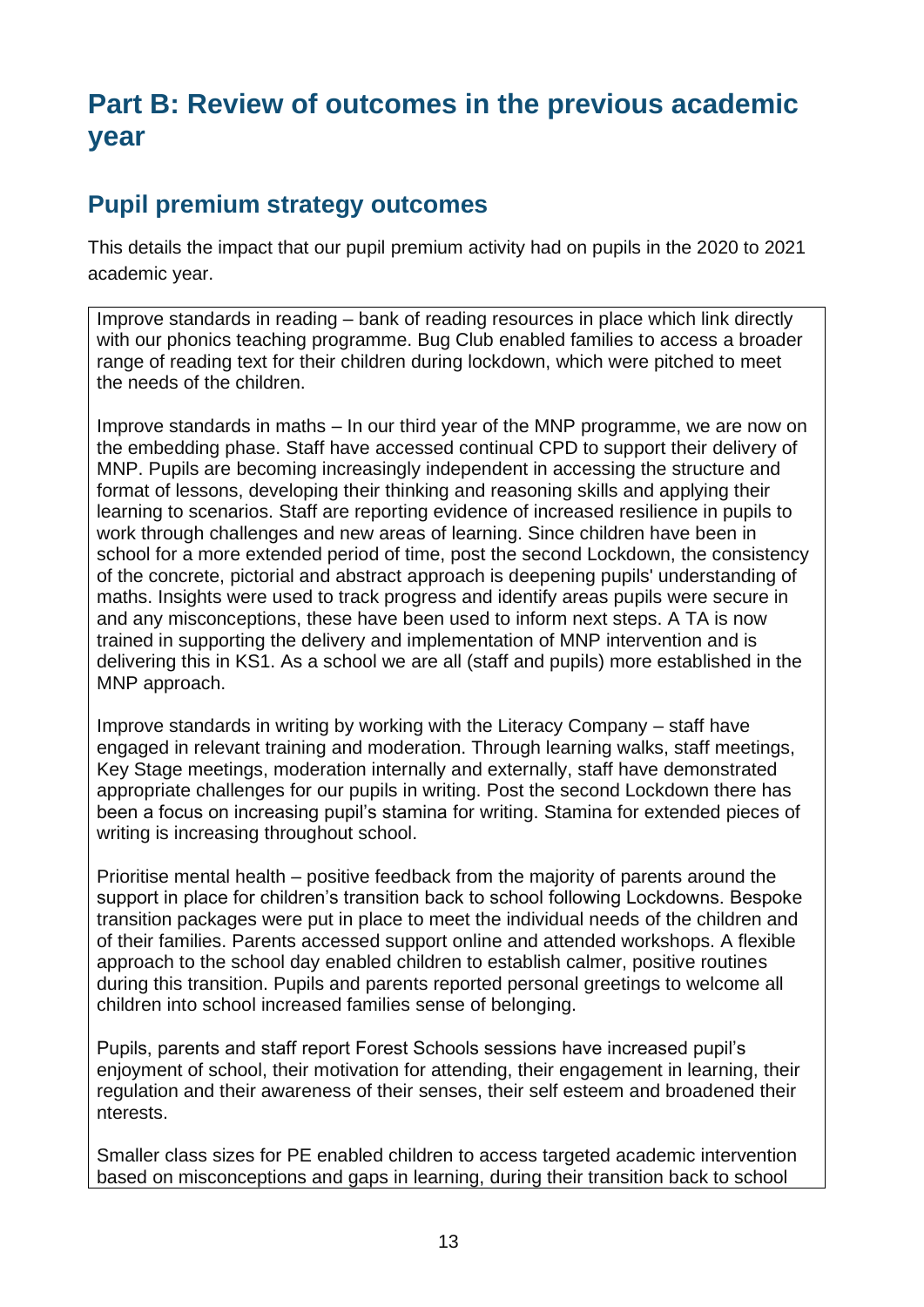post Covid. Children were able to fully engage in physical exercise within safe parameters, following government guidelines.

Staff have reported an increase in pupil's readiness to learn, following daily opportunities for healthy snacks in school. This has improved pupil's regulation, and their attention and focus in learning.

### **Externally provided programmes**

*Please include the names of any non-DfE programmes that you purchased in the previous academic year. This will help the Department for Education identify which ones are popular in England*

| <b>Programme</b>              | <b>Provider</b>                            |
|-------------------------------|--------------------------------------------|
| <b>Times Tables Rockstars</b> | <b>Times Tables Rock Stars</b>             |
| Action Transport – theatre    | <b>Action Transport</b>                    |
| productions                   | <b>Action Transport Theatre</b>            |
| Reading and nurturing         | Passion for Learning                       |
|                               | <b>Passion for Learning</b>                |
| Maths No Problem              | Maths No Problem                           |
|                               | Maths - No Problem!                        |
| Catch up Units                | <b>Literacy Company</b>                    |
|                               | Pathways to Write catch-up programme - The |
|                               | <b>Literacy Company</b>                    |

## **Service pupil premium funding (optional)**

| <b>Measure</b>                                                                    | <b>Details</b> |
|-----------------------------------------------------------------------------------|----------------|
| How did you spend your service pupil<br>premium allocation last academic year?    | N/A            |
| What was the impact of that spending on<br>service pupil premium eligible pupils? |                |